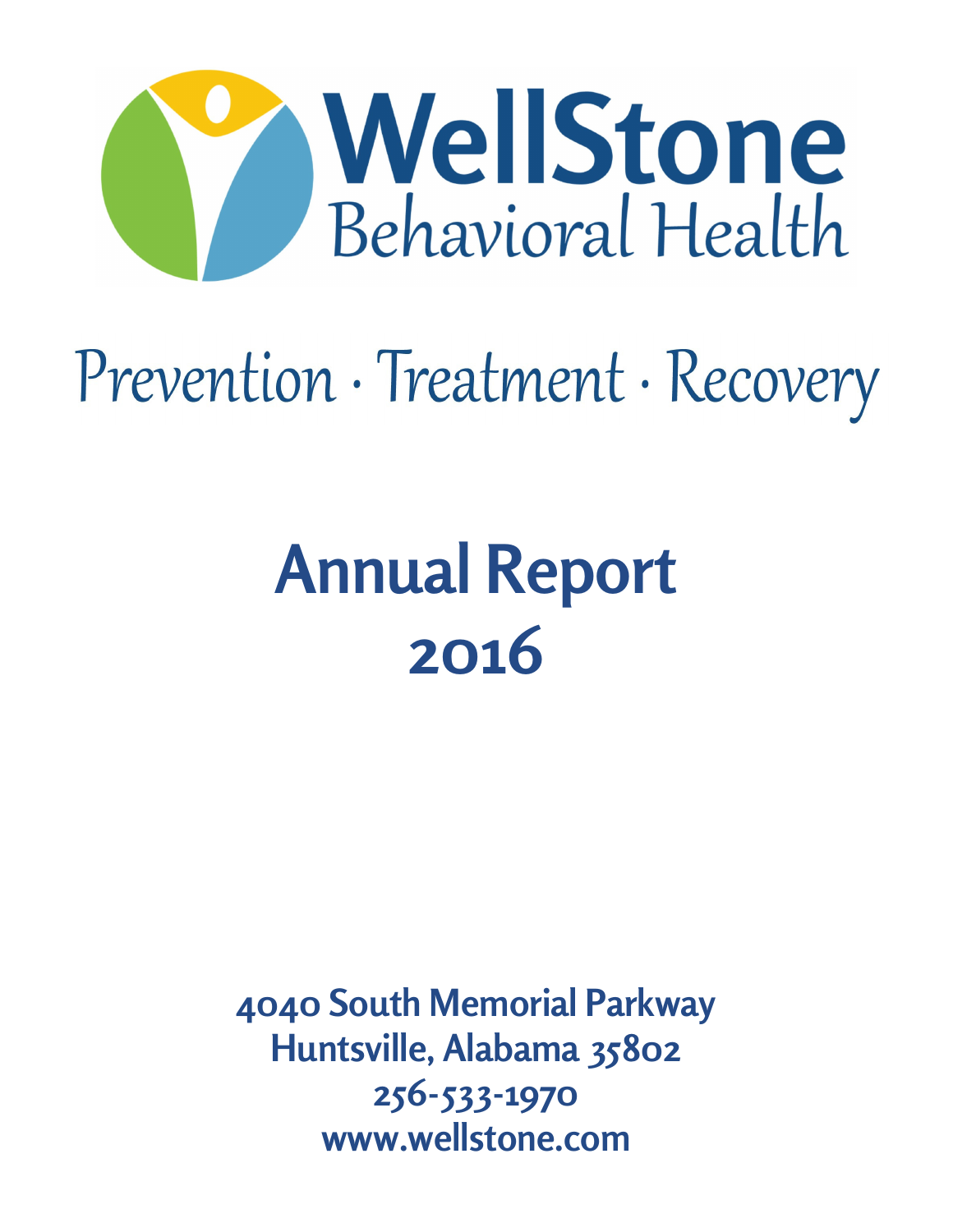

Unduplicated Number of People Served

**5,018** Total Number of New Admissions

### **196,756**

Total Hours of Service Provided

### **Operating Budget (unaudited)**

### **Revenues**

| <b>Total</b>           |    | \$13,438,227 |
|------------------------|----|--------------|
| <b>Other Contracts</b> | S. | 1,811,461    |
| <b>Probate Fees</b>    | Ś. | 819,360      |
| <b>Local Funding</b>   | Ś. | 871,138      |
| <b>Client Charges</b>  | Ś  | 5,846,622    |
| <b>State Contracts</b> |    | 4,089,646    |

### **Expenses**

| <b>Total</b>                   |    | \$13,438,227 |
|--------------------------------|----|--------------|
| <b>Operating Reserve</b>       | Ś  | 121,034      |
| <b>Miscellaneous</b>           | Ś. | 169,558      |
| <b>Contract Payments</b>       | Ś. | 509,593      |
| <b>Utilities &amp; Repairs</b> | Ś. | 593,466      |
| Equipment & IT                 | Ś  | 1,034,439    |
| <b>Operational Supplies</b>    | Ś  | 1,099,948    |
| Personnel                      | Ś  | 9,910,189    |

### **Number of Unduplicated Clients Fiscal Years 1970-2015**

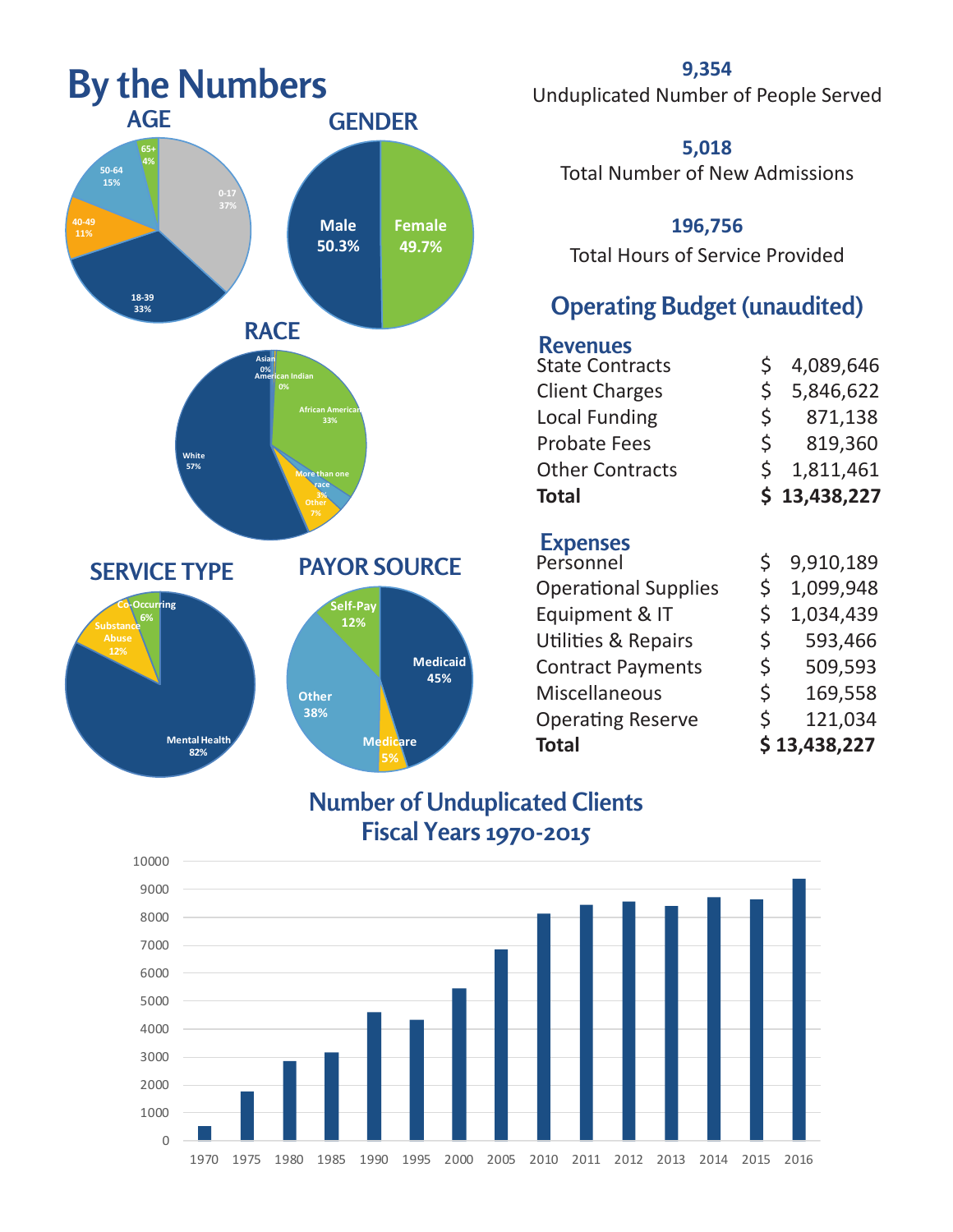# **2016 Donors**

Mrs. Susan Loper Hereford

### Circle of Hope **Donated \$1000 or more**

Mr. & Mrs. Sidney White Dr. & Mrs. Lee Cook Mr. & Mrs. Brian Davis Mr. & Mrs. Bill Fleming Dr. Edith Foster Mr. & Mrs. Byrom Goodwin

### **Donated \$500 - \$999**  Partners

Mr. & Mrs. Wood DeLeuil Mr. & Mrs. James Glenn Dr. Elizabeth M. Hall

#### **Donated \$100 - \$499** Friends

Mr. Frank Aldag Mr. & Mrs. Dick Allen Ms. Sallie Berryhill Mr. & Mrs. Bruce Brasseale Mr. & Mrs. Tony Douglas Mr. Paul Dughi Ms. Dorothy Foster

Dr. & Mrs. David Freeman Mr. & Mrs. Bill Gregory Mr. & Mrs. Joseph Keweza Mr. & Mrs. Jordan Lee Ms. Jayne Leonard Ms. Linda Lockhart Mr. & Mrs. George Lyrene

#### **Donated up to \$99** Associates

Ms. Anita Ashworth Ms.Bernice Boney Mr. & Mrs. John Byrd Ms. Eva Nell Carlton Mr. & Mrs. James Cato Ms. Mary Beth Chamberlain Mr. Jacob Chancery Mr. Jimmy Cockroft Ms. Sybil Douglas

Mr. & Mrs. John Earley Mr. William H. Emerick Mr. Michael Fowler Mr. & Mrs. Rudy Galindo Mr. & Mrs. Jimmy Givens Ms. Melissa Goodly Ms. Cindy Gray Mr. & Mrs. Jim Gribbell Ms. Joan Hardwick Mr. & Mrs. Carlos Harvey Mr. Robin Cozby & Mrs. Marilyn Lands Drs. Robert & JoAnn Moorman Dr. & Mrs. Tarak Vasavada Mr. & Mrs. Ray White Mr. & Mrs. Mack Yates

Mr. & Mrs. Shane McFarlin Mr. & Mrs. Otis Vaughn

Mr. & Mrs. James McReynolds Mr. Terris Tatum Mr. & Mrs. Thomas Norman Ms. Betty Peterson Dr. Roger Rinn Mr. Eddie Sherrod Mr. & Mrs. Robert Smithers

Mr. Mark Thornton Mr. & Mrs. Eric Toline Mr. & Mrs. David Townsend Ms. Martha Tucker Ms. Glenda K. Waller Mr. Wes Ward

- Ms. Angela Hochberger Mr. Stanley Howard Ms. Kathy Jennings Ms. Norma M. Karr Ms. Shari Keller Ms. Claudia Kretschman Ms. Kimberly Lewis Mr. & Mrs. John Logan Ms. Pamela McLemore Ms. Alecia Powell
- Ms. Diana Rogers Mr. & Mrs. Bill Sell Ms. Wanda Seymour Mr. Jared Sharp Ms. Susan J. Smith Mr. & Mrs. Jim Teed Ms. Suzanne Willis Mr. & Mrs. Henry Wood Ms. Deborah Veazey Ms. Donna Zwerk

Allegra Marketing, Print & Mail Boeing Employee Community Fund Books-A-Million, Huntsville Store Complete Dental deciBel Research Du Midi Woman's Club Fountain, Parker, Harbarger & Associates, LLC GFWC Serenity Juniorettes Lincoln County Mounted Posse

### AFWC District 1 **Corporate Donors**

WAAY-TV Huntsville Hospital Community Health Initiative Homewood Suites Huntsville Kroger Mack Yates Agency, Inc. Northrop Grumman Employees Charity Organization Representative Howard Sanderford Representative Phil Williams Rise Realty, Loraine Cordule

Senator Bill Holtzclaw ServisFirst Bank St. Paul United Methodist Women Surgery Center of Huntsville TN Valley Combined Federal Campaign The Grace Club The Ledges The Lioce Group, Inc. League Engineering Verizon Wireless Warren Averett